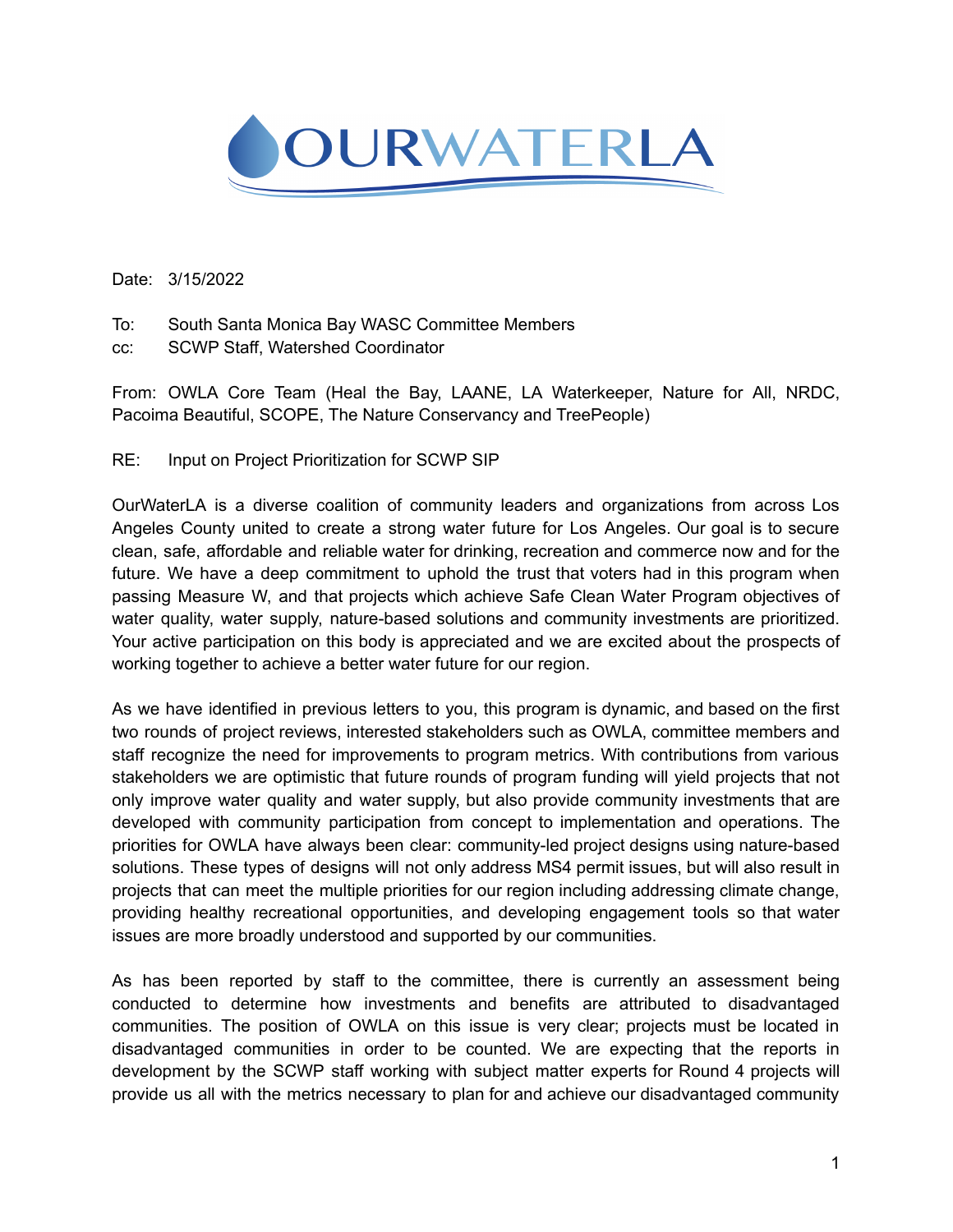investment goals. We are urging all WASCs to use only the benchmark of projects located in and providing benefits to a disadvantaged community to count toward the 110% threshold, until new assessment strategies are further refined.

We found most applicants in Round 3 did not provide enough information on both prior and planned engagement to allow a clear assessment on community engagement. For example, in some cases, applicants mentioned community meetings but lacked details on who participated, how many people attended, and whether/how input was solicited and incorporated. We see this as an important area where WASC members can request more information from applicants, especially given they may receive additional feedback from ongoing community engagement while under WASC consideration.

We also found many applicants mainly listed discussions with organizations as part of their outreach/engagement activities. We would like to see more emphasis on direct engagement with community members, especially across a broad cross-section of stakeholders. For example, the City of Lakewood held focus groups with seniors, youth, parents, and center users in addition to two community meetings and a survey with over 1,000 responses to guide Lakewood Equestrian Center renovations. Additionally, Amigos De Los Rios connected with Jackson Elementary students, teachers, admin, parents, and area residents to design its school greening and stormwater project.

For projects claiming to benefit disadvantaged communities, few applicants explicitly outlined targeted and direct engagement with members of these communities which further obscured whose needs are being addressed, who is benefitting, and whether there is local support.

We are encouraged to see more references to project proponents proactively seeking Tribal consultations and cross-agency collaborations as well as reaching out to Watershed Coordinators. We hope to see these efforts lead to more community-driven, multi-benefit projects.

Finally, we want to caution WASC members about efforts to claim prior local support when there have been major changes to project concepts, such as the North Hollywood Park Stormwater Capture Project, or a significant gap in time since the last engagement, such as projects coming from prior Watershed Management Program or Master Plan planning processes.

The task before you is to consider the prioritization of projects for funding in this round for the 2022-23 SIP. After careful review of the project submissions, **OWLA strongly recommends** that you approve only those projects that include strong remarks for water quality and water supply and that:

- clearly demonstrate a strong community engagement plan and process took place,
- include a significant community investment element,
- provide benefits to and, as applicable, are located in a disadvantaged community, and
- utilize vegetated nature-based solutions.

Many of the projects proposed in the South Santa Monica Bay watershed area do offer multiple benefits and represent good projects aspects in many ways; however, given limited funds, we would like to highlight the Hermosa Beach Multi-Benefit Parking Lot Greening Project for funding approval this year**.**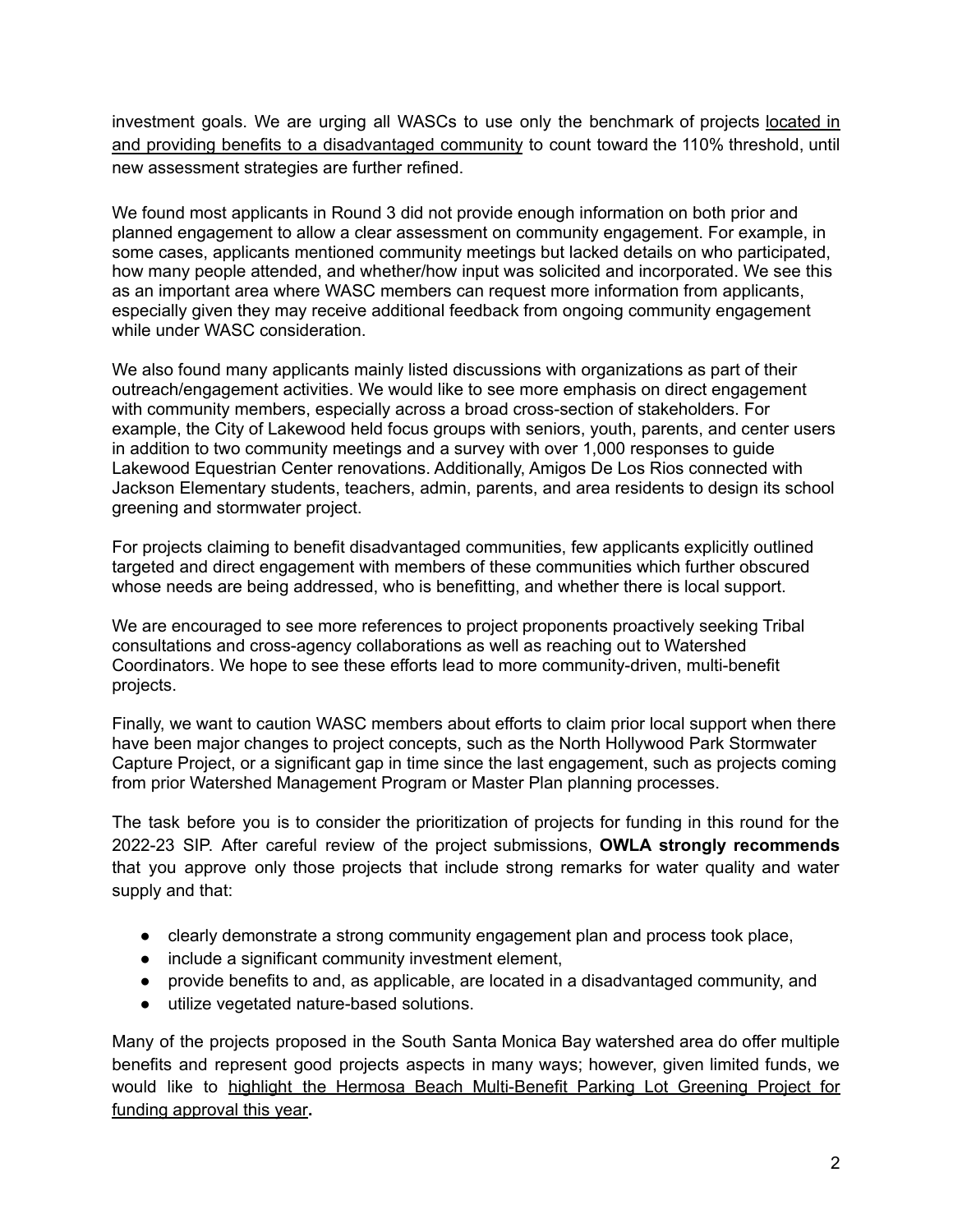With respect to the special studies presented to this WASC, our recommendation is as follows:

## *Community Garden Stormwater Capture Investigation - Los Angeles Community Garden Council*

OWLA sees the direct connection between this proposed study and the goals of the Safe, Clean Water Program to provide community investment through multi-benefit projects, with a wide range in project sizes. The acquisition of land comes with a high capital cost, so identifying any opportunities for cost sharing partnerships will provide a benefit to the program. We encourage the Los Angeles Community Garden Council to work in close collaboration with the Watershed Coordinators on this study, if funding is approved. Our only concern with this study is with the lack of accessibility of these community garden green spaces. If public funds from the Safe, Clean Water Program are used in any way in coordination with community gardens across Los Angeles County, there must be public access. Therefore, we recommend that the WASC include funding for the Community Garden Stormwater Capture Investigation in their SIP, but require an accessibility assessment to be included as part of the study.

## *Rebuilding Soils for Effective Nature-based Solutions - Tree People*

We recommend funding allocation for the Rebuilding Soils for Effective Nature-Based Solutions study considering the benefit to overall ecosystem resilience that healthy soils can provide, not to mention the increased water retention potential. If application of the findings for this study is properly implemented, this study could help to achieve Safe, Clean Water Program goals for prioritizing nature-based solutions as well as providing myriad community benefits associated with a thriving and resilient environment.

## *Regional Pathogen Reduction Study – Gateway Water Management Authority*

We recommend that **no** funding be allocated for the Regional Pathogen Reduction Study. We have serious concerns about the legitimacy of this proposed study as no scientific professionals were involved in the development of the study, which is required under the SCWP Scientific Studies Program when feasible. We do appreciate the external review conducted by the Southern California Coastal Water Research Project, but these external experts seem conflicted about how well this study will achieve its proposed goals. OWLA agrees, as we do not understand what new information will be achieved with this study. Additionally, this proposal targets a specific source of a specific pollutant rather than providing multiple benefits, and will potentially weaken water quality objectives rather than improving our water quality. This proposed study therefore will not support many of the program goals. There are already other potential opportunities to conduct a study like this, including through the Stormwater Monitoring Coalition, which already has a similar study in its 5-year plan. Therefore, funding should instead be spent to invest in our communities with multi-benefit stormwater capture projects.